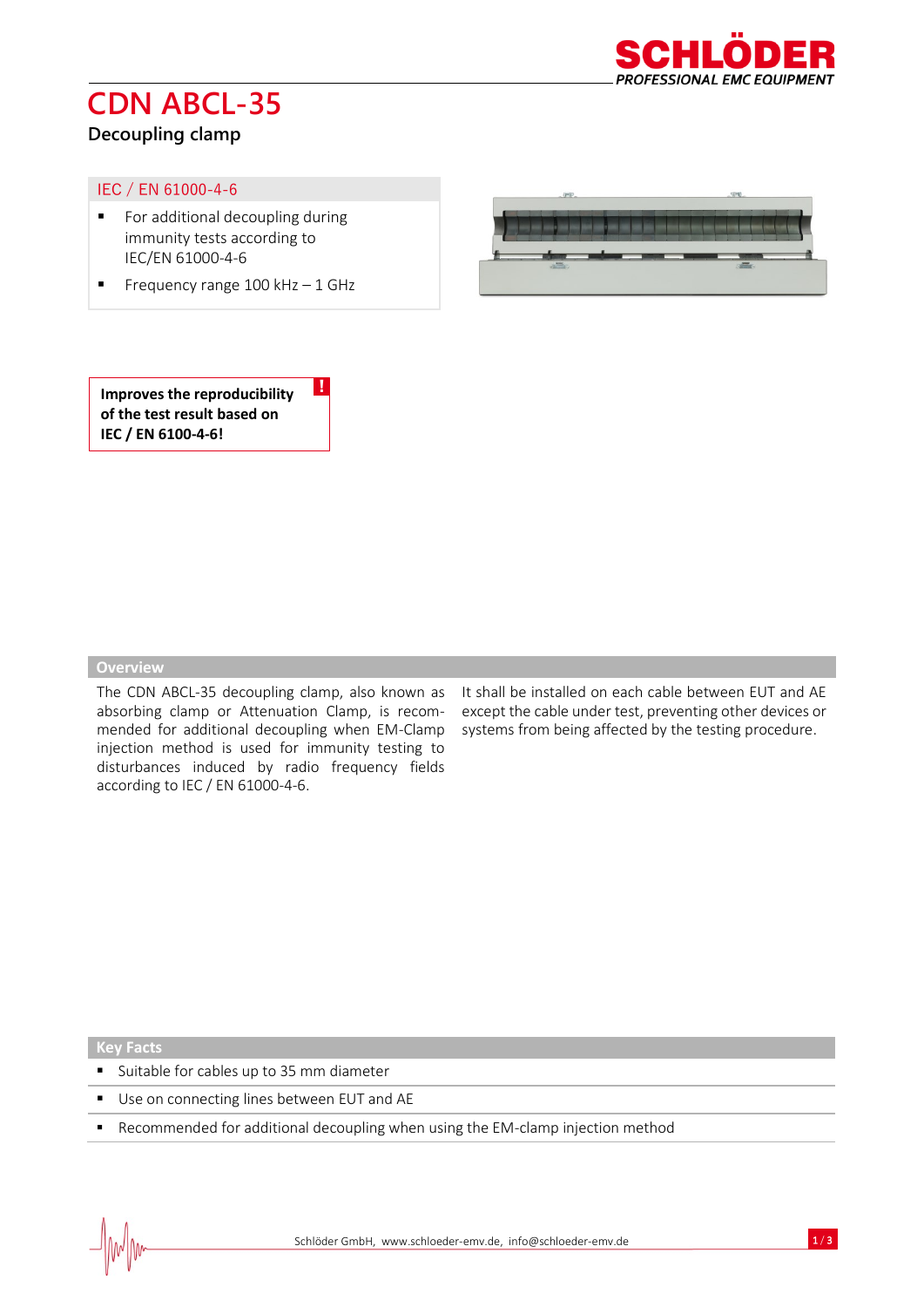

# **CDN ABCL-35**

**Decoupling clamp**

**Technical data I**

| <b>CDN ABCL-35</b> |                    |                                   |                                                          |
|--------------------|--------------------|-----------------------------------|----------------------------------------------------------|
| Frequency range    | $100$ kHz $-1$ GHz | Dimension $(L \times W \times H)$ | 665 x 120 x 135 mm<br>(clamp housing)<br>$13 \text{ kg}$ |
| Cable diameter     | up to 35 mm        |                                   |                                                          |
|                    |                    | Weight                            |                                                          |

### **Technical data II**

**Typical decoupling factor**



### **Typical power loss in a 50 Ohm system**

 $\Box$